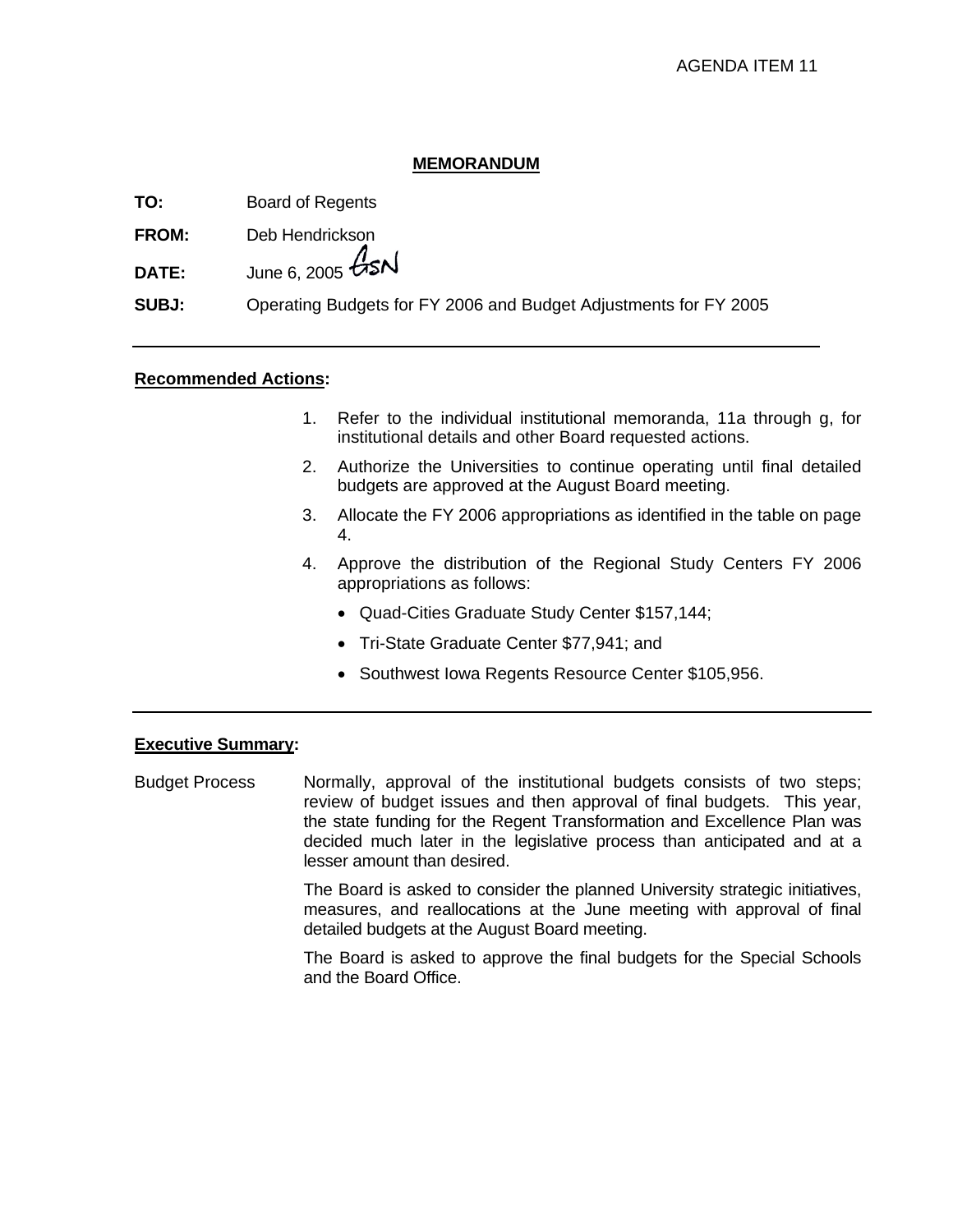New Revenues The Regent institutions are currently planning for a total of \$44.2 million in new operating revenues. New state operating appropriations are expected to be \$24.5 million and additional gross tuition revenues are expected to be \$17.0 million.

> The special schools will receive \$500,000 in capital appropriations and the universities will receive \$5 million for each of the next ten years from the Grow Iowa Values Fund (GIVF). The GIVF funding will be part of the restricted fund budgets, since it is appropriated to the Department of Economic Development.

- Reallocations The Regent institutions are planning to reallocate a total of \$25.1 million which represents a range of 2.0% - 3.4% of the FY 2005 budgets.
- ISD The final FY 2006 budget for the Iowa School for the Deaf includes the general fund operating budget of \$9,395,644 and the restricted fund budget of \$1,315,379, for a total School budget of \$10,711,023. (See Agenda Item 11e.)
- IBSSS The final FY 2006 budget for the Iowa Braille and Sight Saving School includes the general fund operating budget of \$5,459,871 and the restricted fund budget of \$2,116,907, for a total School budget of \$7,576,778. (See Agenda Item 11f.)
- Board Office The final FY 2006 operating budget for the Board Office totals \$3.0 million including state appropriations of \$1.2 million and institutional allocations of \$1.8 million. Further details are provided in the Board Office budget in Agenda Item 11g.
- FY 2005 Budget Ceiling Adjustments Board policy requires the Board to take action on proposed changes in budget ceilings.

lowa Code does not allow unspent general funds to be carried forward to the following fiscal year for expenditure. If an institution anticipates revenues in excess of its Board-approved budget, the institution must present a request for a budget ceiling adjustment to the Board to be allowed the opportunity to use the funds in the current fiscal year.

 This month, Iowa State University and the University of Northern Iowa are requesting approval of budget ceiling adjustments in Agenda Items 11c and 11d, respectively.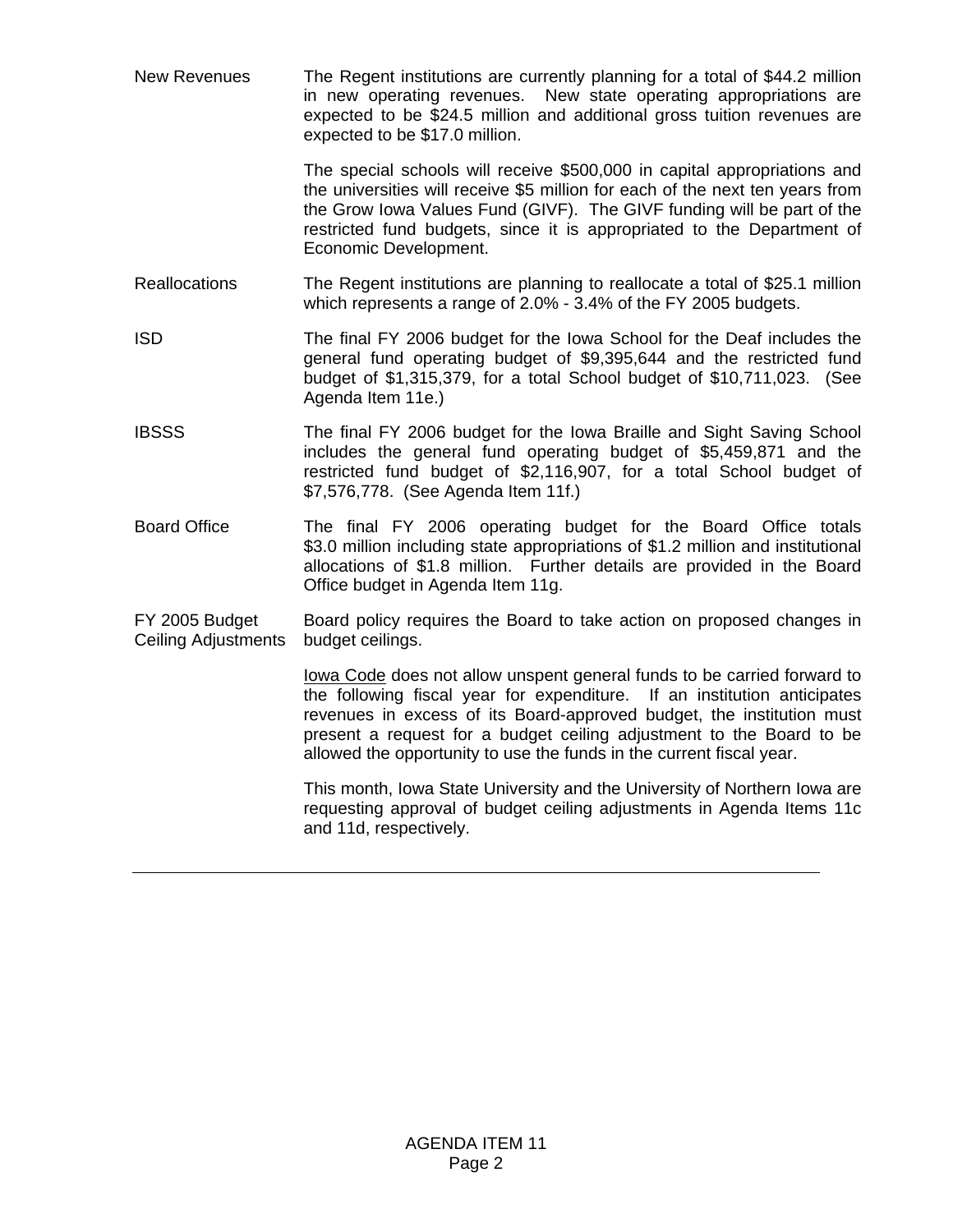|  | <b>Background:</b> |  |
|--|--------------------|--|
|  |                    |  |

| <b>Board Budget</b><br><b>Process</b> | In May, the Board considered key budgetary issues to provide guidance<br>in the development of the institutional budgets:                                                                                                                                                                                                                                                                             |  |
|---------------------------------------|-------------------------------------------------------------------------------------------------------------------------------------------------------------------------------------------------------------------------------------------------------------------------------------------------------------------------------------------------------------------------------------------------------|--|
|                                       | 1. Revenues changes                                                                                                                                                                                                                                                                                                                                                                                   |  |
|                                       | 2. Reallocations                                                                                                                                                                                                                                                                                                                                                                                      |  |
|                                       | 3. Salary policies                                                                                                                                                                                                                                                                                                                                                                                    |  |
|                                       | 4. Unavoidable mandatory and inflationary cost increases                                                                                                                                                                                                                                                                                                                                              |  |
|                                       | 5. General fund support for athletics                                                                                                                                                                                                                                                                                                                                                                 |  |
|                                       | 6. Capital projects / building repairs                                                                                                                                                                                                                                                                                                                                                                |  |
|                                       | This month, the Board is asked to approve budget ceiling adjustments for<br>FY 2005 and FY 2006 budgets for the Special Schools and Board Office,<br>and consider the University strategic initiatives and reallocations. Final<br>approval of the University budgets is anticipated at the August Board<br>meeting following a decision regarding supplemental tuition requests<br>(Agenda Item 12). |  |
| <b>Definitions</b>                    | The Regent institutions have two basic types of funds within the budgets:                                                                                                                                                                                                                                                                                                                             |  |
|                                       | General funds include operating appropriations, some federal funds,<br>interest income, tuition and fee revenues, reimbursed indirect costs, and<br>sales and services for fundamental operations of the institutions.                                                                                                                                                                                |  |
|                                       | Restricted funds are specifically designated or restricted for a particular<br>purpose or enterprise and include capital appropriations, tuition<br>replacement, gifts, sponsored funding from federal and private sources,<br>athletics, as well as other auxiliary or independent functions such as<br>residence, parking, and utility systems.                                                     |  |

### **Analysis:**

New Revenues The Regent institutions are planning operating budgets based upon the following new incremental revenues.

|              |                                    | FY 2006 Incremental Operating Revenues |                    |                              |
|--------------|------------------------------------|----------------------------------------|--------------------|------------------------------|
|              | Operating<br><b>Appropriations</b> | Tuition<br>Revenues                    | Other<br>Revenues* | <b>Total New</b><br>Revenues |
| SUI          | \$9,907,956                        | \$8,200,000                            | 1,850,000<br>S.    | \$19,957,956                 |
| <b>ISU</b>   | 9,607,715                          | 7,649,175                              | 602,590            | 17,859,480                   |
| UNI          | 4,503,617                          | 1,150,000                              | 200,000            | 5,853,617                    |
| ISD          | 340,000                            | 0                                      | 0                  | 340,000                      |
| <b>IBSSS</b> | 190,000                            | 0                                      | 35,462             | 225,462                      |
| <b>TOTAL</b> | \$24,549,288                       | \$16,999,175                           | \$2,688,052        | \$44,236,515                 |

\* Includes Indirect Cost Recoveries, Sales and Service Revenues, and Miscellaneous Income.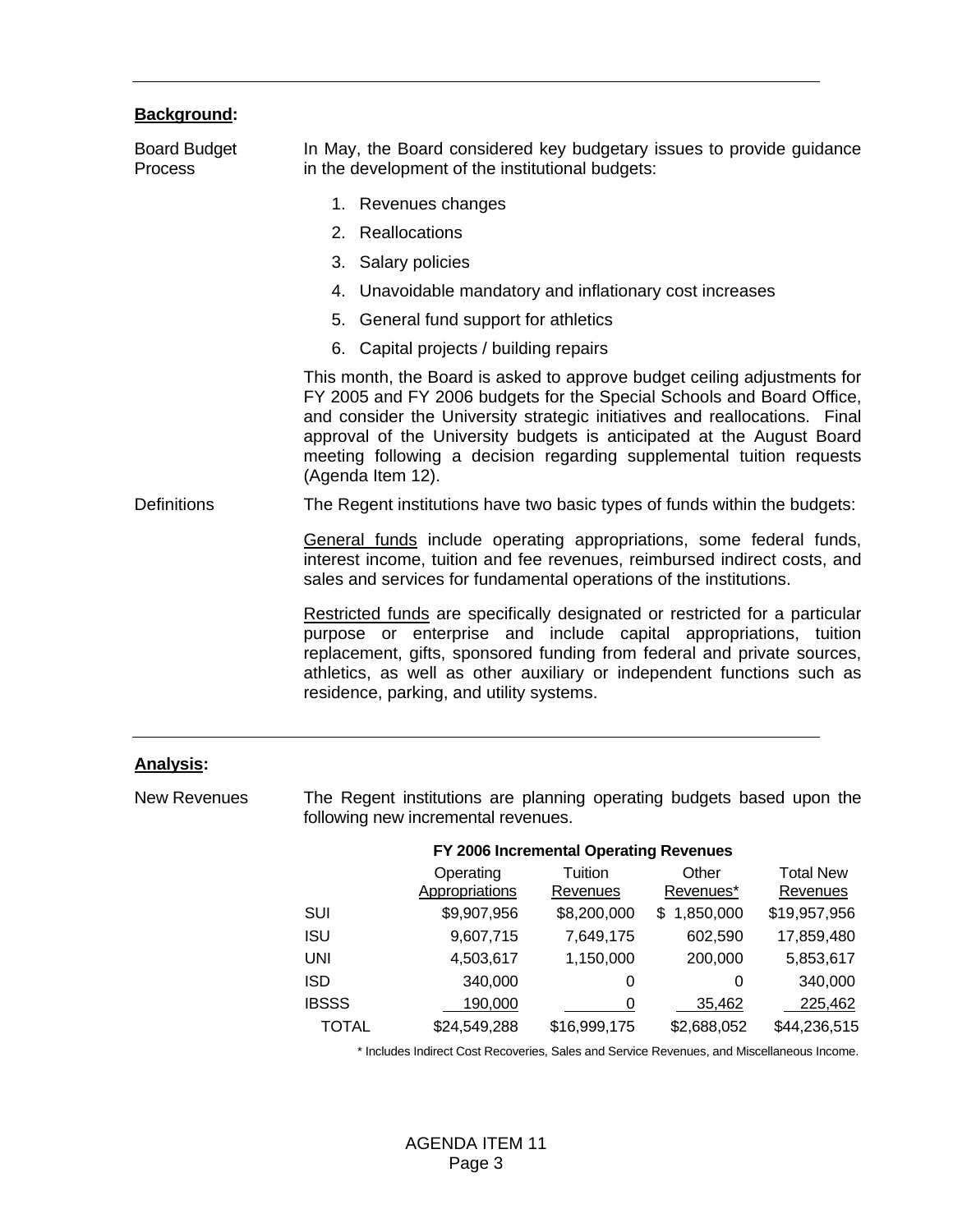Appropriations The Regent institutions will receive FY 2006 incremental appropriations from a variety of state sources as identified in Agenda Item 2 – Final Action of the 2005 Legislative Session. Direct appropriations for operating and capitals to the Board of Regents and its institutions total \$641.9 million.

> Some of the funding is recurring and will become part of the base for FY 2007. Other funding is for one year.

| FY 2006 Incremental Appropriations |                       |                |                       |              |
|------------------------------------|-----------------------|----------------|-----------------------|--------------|
|                                    | HF 816                | <b>HF 875</b>  | <b>SF 342</b>         |              |
|                                    | <b>Education Bill</b> | Infrastructure | Supplemental          |              |
|                                    | (Recurring            | Bill (One Time | <b>Bill (One Time</b> | Total        |
|                                    | Funding)              | Funding)       | Funding)              | Increment    |
| SUI                                | \$6,174,831           | \$2,578,125    | \$1,155,000           | \$9,907,956  |
| <b>ISU</b>                         | 5,987,715             | 2,500,000      | 1,120,000             | 9,607,715    |
| <b>UNI</b>                         | 2,806,742             | 1,171,875      | 525,000               | 4,503,617    |
| Subtotal                           | \$14,969,288          | \$6,250,000    | \$2,800,000           | \$24,019,288 |
| <b>ISD</b>                         | 340,000               | 327,000*       | 0                     | 667,000      |
| <b>IBSSS</b>                       | 190,000               | 173,000*       | 0                     | 363,000      |
| TOTAL                              | \$15,499,288          | \$6,750,000    | \$2,800,000           | \$25,049,288 |

\* Capital Appropriations.

 The funding in these bills is appropriated to the Board in many line-items. For example, HF 816 has thirty different line-item appropriations for the Regent institutions and Board Office.

Tuition **In December 2004, the Board approved a 4% tuition increase for** undergraduate resident students and varying increases for other tuition. The universities have used the planned tuition increase and expected fall 2005 enrollment mix to arrive at the following tuition revenues for general education.

# **FY 2006 Budgeted Estimated Tuition and Fee Revenues**  Budget Gross Increase SUI \$214,471,000 \$8,200,000 ISU 169,368,000 7,649,175 UNI 59,150,000 1,150,000

Total \$442,989,000 \$16,999,175

 These tuition revenues may change subject to Board action on Agenda Item 12 – Supplemental Tuition Requests and UNI Computer Fee Changes.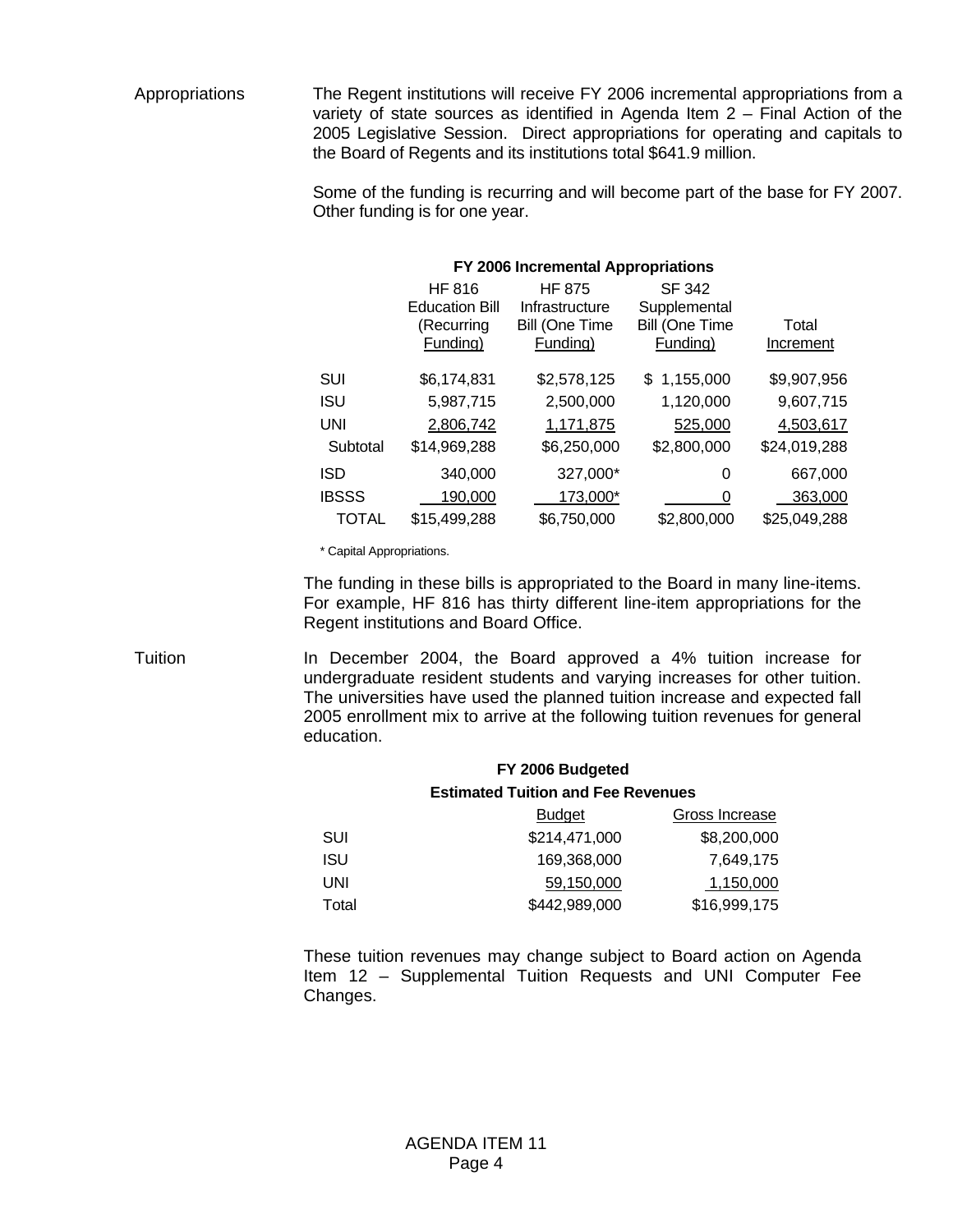Indirect Cost Recoveries The institutions receive indirect cost recoveries on various grants and contracts. The following table shows the expected revenue in FY 2006 and the increase from FY 2005 budgets. This revenue source is dependent on new awards, renewals, and the timing of grant and contract expenditures.

## **FY 2006 Budgeted Indirect Cost Recoveries**  Budget **Increase** SUI \$42,922,000 \$2,069,000 ISU 18,288,000 1,035,180 UNI 2,150,000 250,000 IBSSS 106,279 35,462 Total \$63,466,279 \$3,389,642

Reallocations The Board's Partnership Plan for Transformation and Excellence required the Regent universities to reallocate \$1 for every \$2 in state appropriations received which would have resulted in \$20 million if the \$40 million appropriations request was funded. While the legislation requires the \$1 for \$2 match, Board leadership has directed the universities to reallocate at least \$20 million.

> The following represents the key components of the reallocation policy for FY 2005 through FY 2009:

> Definition: Reallocation of institutional funds occurs when funds within the base budget of a defined university entity (presidential/vice presidential unit, college, academic or nonacademic department, division, program, or other unit) are removed by the dean, vice president, or president overseeing that entity and redirected to another entity or purpose.

> Funds so removed cannot be redirected back to that original entity or purpose within four years except under extraordinary circumstances and only then by increasing an equivalent reallocation amount for the current year.

Reallocation may be made to:

- Support new strategic initiatives,
- Meet enrollment increases and the demand for new courses and services,
- Fund new but unavoidable or mandated cost increases, or
- Support any other initiatives important to the core functions of the university.

The Board will annually set a target dollar amount or percentage of expected reallocations for each institution. Institutions will report on a semi-annual basis to the Board on their actions relative to reallocations.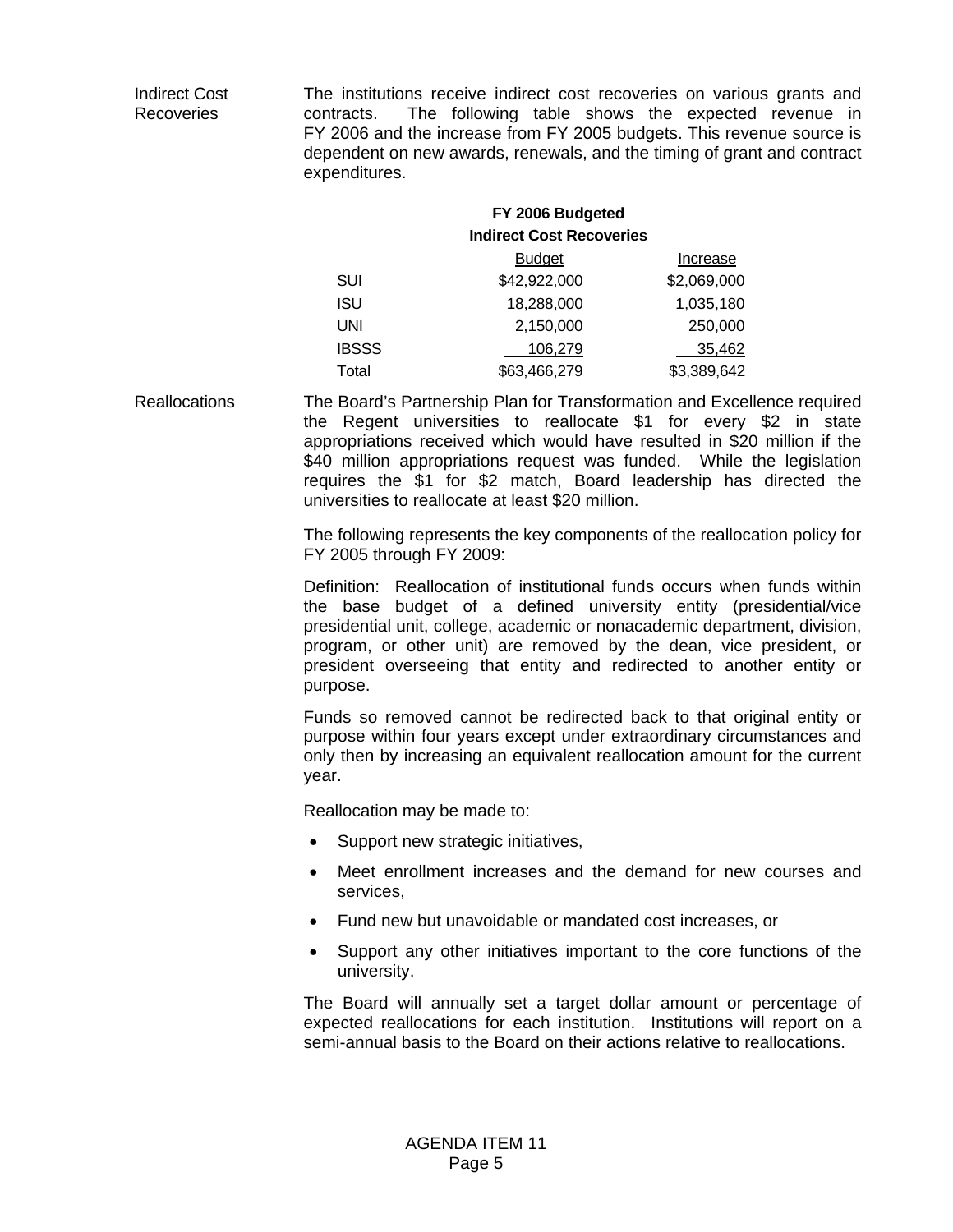Each institutional submission contains: 1) the planned use of the reallocated funding in the strategic initiatives narrative; and 2) the sources for reallocations. The following table shows the planned The following table shows the planned reallocation amounts by institution.

|              | <b>FY 2006</b><br><b>Proposed Reallocations</b> |
|--------------|-------------------------------------------------|
|              | Proposed                                        |
|              | <b>Budget</b>                                   |
| SUI          | \$10,850,000                                    |
| ISU          | 9,153,451                                       |
| UNI          | 4,788,534                                       |
| ISD          | 176.031                                         |
| <b>IBSSS</b> | 102.514                                         |
| Total        | \$25,070,530                                    |

 The new incremental operating revenue and reallocation funding available for initiatives is as follows:

|              | <b>FY 2006</b><br><b>Incremental Operating Revenues</b><br>and Reallocations |
|--------------|------------------------------------------------------------------------------|
| SUI          | \$30,807,956                                                                 |
| <b>ISU</b>   | 27,012,931                                                                   |
| UNI          | 10,642,151                                                                   |
| ISD          | 516,031                                                                      |
| <b>IBSSS</b> | 327,976                                                                      |
| Total        | \$69,307,045                                                                 |

Partnership Plan for The new funding from the Partnership Plan for Transformation and Transformation and **Excellence** Excellence was to concentrate on:

- o Assisting in reaching nationally competitive salary levels to allow the universities to recruit and retain faculty members who are among the very best in their fields of study, with a particular focus on disciplinary areas that are important to Iowa's future.
- o Focusing resources in areas critically important to the future of Iowa:
	- Increased class offerings in areas of high student demand and of great importance to the state of Iowa
	- Strengthened academic areas negatively impacted by appropriation cuts over the past five years
	- New academic programs vital to Iowa's economic needs and growth potential
	- Further enrichment of the educational experience for students
	- Improved student progress toward graduation
	- Effective management of appropriate class sizes
	- Continued statewide public service to Iowans inherent in the missions of the three Regent universities.